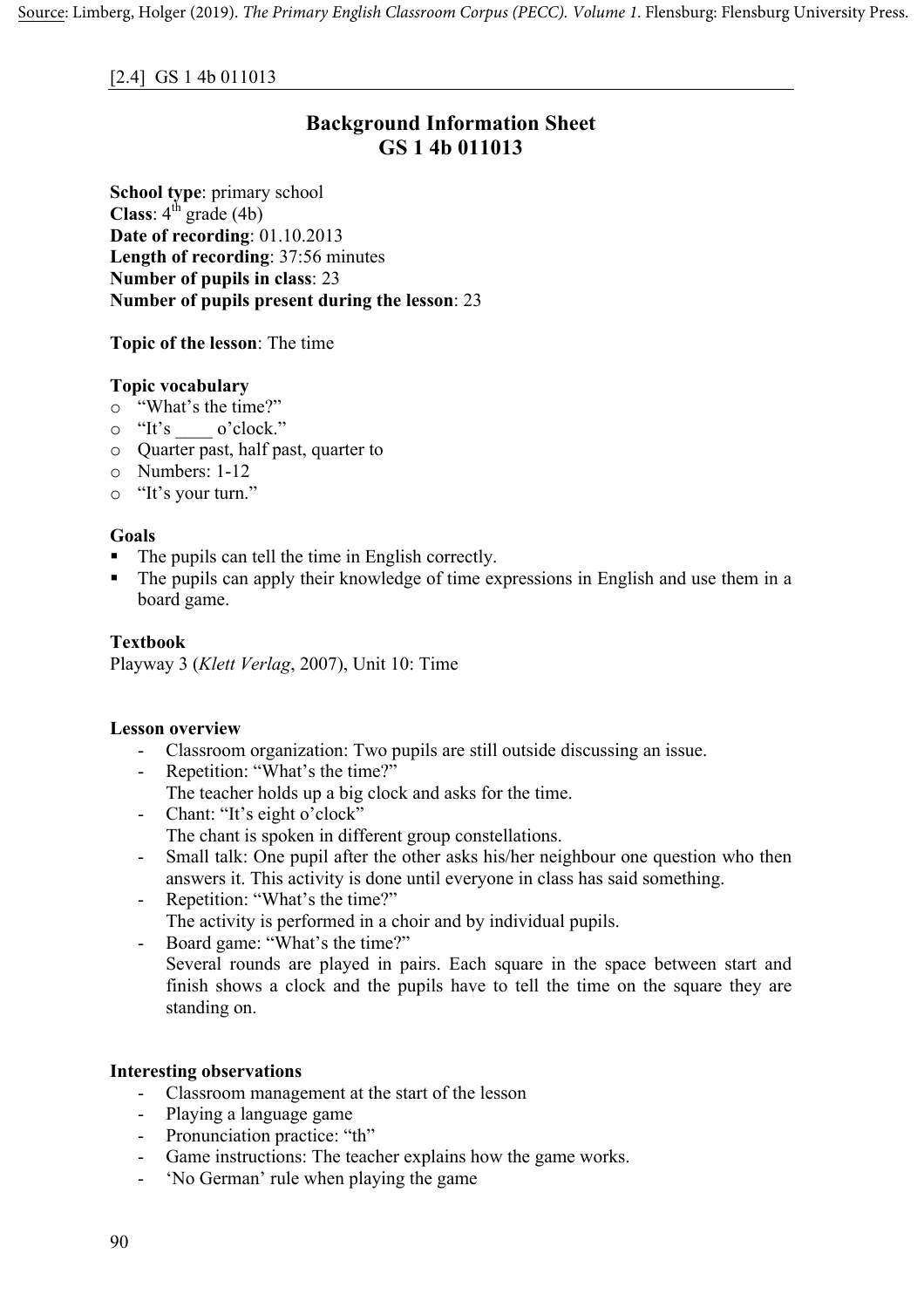## **Use of media**

- Realia: a big red clock
- CD with the chant: "It's eight o'clock"
- Worksheet with a board game: "What's the time?" (including dice and tokens)
- Blackboard with the phrase "It's your turn." written on it

## **Personal notes**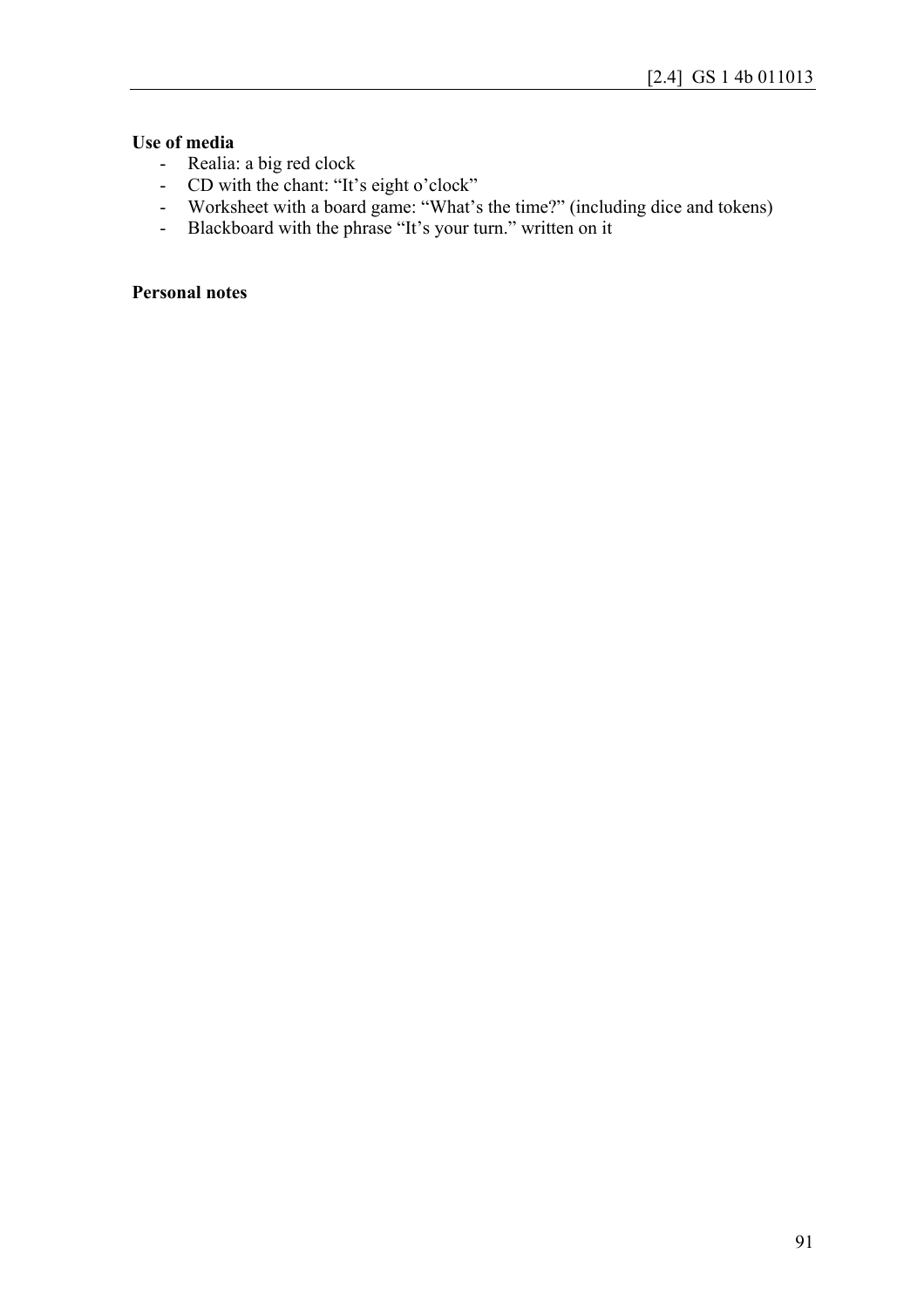#### [2.4] GS 1 4b 011013

```
001
Teacher: okay where is leon?
002
Pupil_x: draußen
003
004 Class:
005 Pupil x:
006
007
008 Pupil_y:
009 Carl:
010
011
012 Class:
013 Teacher:
014
015
016
017 Class:
018 Teacher:
019
020
021
022
023
024
025
026
027
028
029
Pupil_z: das reicht
030 Teacher:
031
032
033
034
035
036 Nelly:
037
Teacher: alright
038
039
040
041
042
Researcher:good morning boys and girls.
043 Class:
044
Teacher: [okay]
045
046
047
048
049 Class:
050
Teacher: what's the time?
051
               und matt auch.
               Class: ((pupils mumble))
               die müssen was klären.
               irgendwas klären
               fußball
               football football football.
               als nächstes spielt man da ja auf dem feld
               american football.
               ((laughs artificially)) 
               Class: ((pupils mumble))
               ehm nelly?
               where is your english stuff?
               where is your activity book?
               where is
               Class: ((pupils mumble))
              nelly könntest du bitte
               jetzt mal bitte deinen tisch mal ein 
               bisschen zackig aufräumen?
               flasche weg 
               schere weg 
              brotdose weg 
              papier weg. 
               (---)ihr habt FÜNF minuten zeit
               von der pause reinzukommen und zu kramen.
               FÜNF minuten.
              das reicht
               ja
               so und das kommt in den müll.
               JETZT ((to Nelly))
               sonst liegt es nämlich nachher auch noch 
               auf'm tisch.
              ((hurries to the bin))
               möchtes-
               ich hab schon guten morgen gesagt 
               deswegen möchtest du 
               guten morgen sagen? ((to the researcher))
             qood morning mister <name>.
               [((takes a big clock))]
               we start with our chant. 
               ((presents the big clock to the class))
               what's the time?
              ((some pupils raise their hands))
               linda
```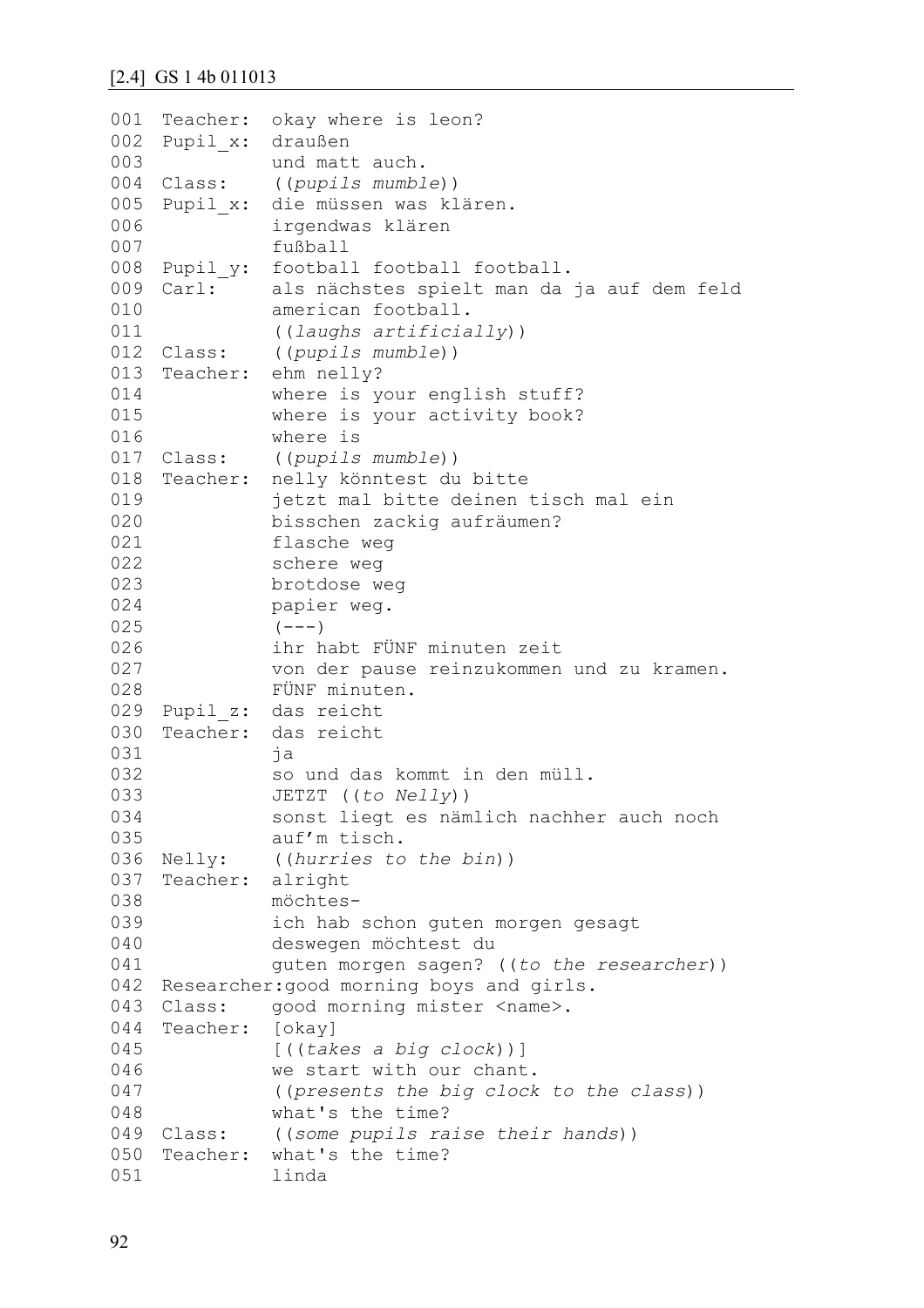```
052 Linda:
053
Teacher: all together
054
055 Class:
056
Teacher: ((changes the time))
057
058
059 Emma:
060
Teacher: all together.
061 Class:
062
Teacher: ((changes the time))
063
064
065 Vince:
066
Teacher: all together
067 Class:
068
Teacher: ((changes the time))
069
070 Matt:
071
072
073
074
075
Teacher: once again
076 Matt:
077
Teacher: it's quarter to nine.
078 Class:
079
Teacher: ((changes the time))
080
081
082
Marvin: it's nine o'clock.
083
Teacher: all together
084 Class:
085
Teacher: okay
086
087
088
Class: ((pupils stand up))
089
Teacher: ((turns on the CD player))
090 CD:
091
092
CD, Teacher
093 Class:
094
095
096
097
098
099
100
101
102
              it's eight o'clock.
              it's eight o'clock.
              it's eight o'clock.
              what's the time?
              emma
              it's quarter past eight.
              it's quarter past eight.
              what's the time?
              vince
              it's half past eight?
              it's half past eight.
              matt
              it's quarter (--) past
              nein
              quarter to eight
              (---)nine
              it's quarter to nine.
              it's quarter to nine.
              and what's the time?
              marvin
              it's nine o'clock.
              please stand up.
              and we'll do the chant.
              unit ten
              three
              it's eight o'clock
              it's eight o'clock.
              hurry up 
              hurry up
              i'm coming.
              it's quarter past eight
              it's quarter past eight.
              hurry up 
              hurry up
              i'm coming.
```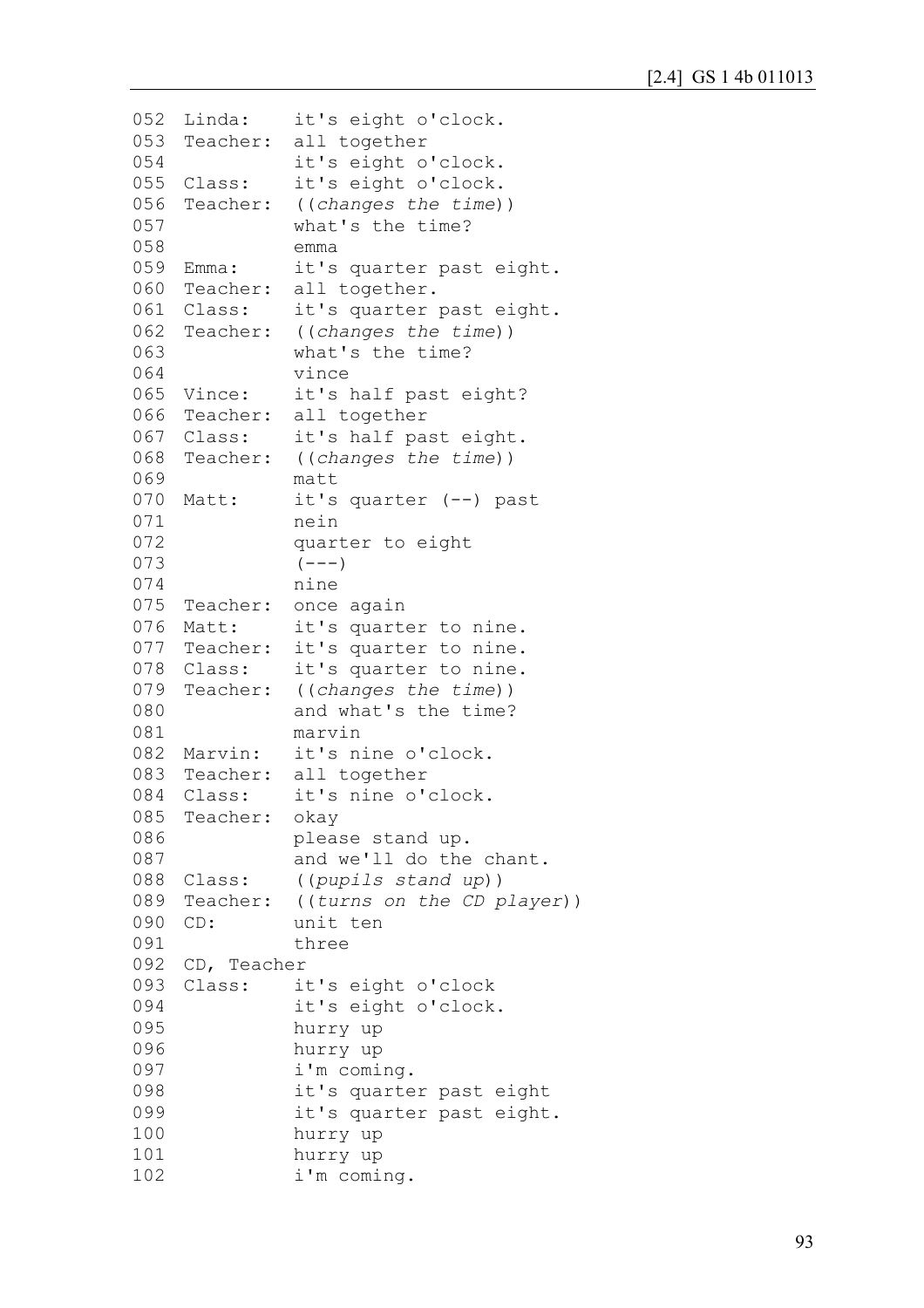| 103 |          | it's half past eight                        |
|-----|----------|---------------------------------------------|
| 104 |          | it's half past eight.                       |
| 105 |          | hurry up                                    |
| 106 |          | hurry up                                    |
| 107 |          | i'm coming.                                 |
| 108 |          | it's quarter to nine                        |
| 109 |          | it's quarter to nine.                       |
| 110 |          | hurry up                                    |
| 111 |          | hurry up                                    |
| 112 |          | i'm coming.                                 |
| 113 |          | it's nine o'clock                           |
| 114 |          | it's nine o'clock.                          |
| 115 |          | goodbye john                                |
| 116 |          | oh no she is gone.                          |
| 117 |          | Class: [((pupils are about to sit down))]   |
| 118 |          | Teacher: [((turns off the CD player))]      |
| 119 |          | wait wait wait                              |
| 120 |          | we'll have a mum                            |
| 121 |          | okay?                                       |
| 122 |          | [((points at the left side of the class))]  |
| 123 |          | [you are $(-)$ the mum.]                    |
| 124 |          | okay?                                       |
| 125 |          | group one you are the mum.                  |
| 126 |          | and you're john.                            |
| 127 |          | ((points at the right side of the class))   |
| 128 |          | okay?                                       |
| 129 |          | ((turns on the CD player again))            |
| 130 | CD &     |                                             |
| 131 |          | Group 1: it's eight o'clock                 |
| 132 |          | it's eight o'clock.                         |
| 133 |          | hurry up                                    |
| 134 |          | hurry up                                    |
| 135 | Group 2: | i'm coming.                                 |
| 136 |          | Group 1: it's quarter past eight            |
| 137 |          | it's quarter past eight.                    |
| 138 |          | hurry up                                    |
| 139 |          | hurry up                                    |
| 140 | Group 2: | i'm coming.                                 |
| 141 |          | Group 1: it's half past eight ((some pupils |
| 142 |          | it's half past eight. say 'nine'))          |
| 143 |          | hurry up                                    |
| 144 |          | hurry up                                    |
| 145 | Group 2: | i'm coming.                                 |
| 146 | Group 1: | it's quarter to nine                        |
| 147 |          | it's quarter to nine.                       |
| 148 |          | hurry up                                    |
| 149 |          | hurry up                                    |
| 150 | Group 2: | i'm coming.                                 |
| 151 | Group 1: | it's nine o'clock                           |
| 152 |          | it's nine o'clock.                          |
| 153 |          | ((some pupils say 'hurry up'))              |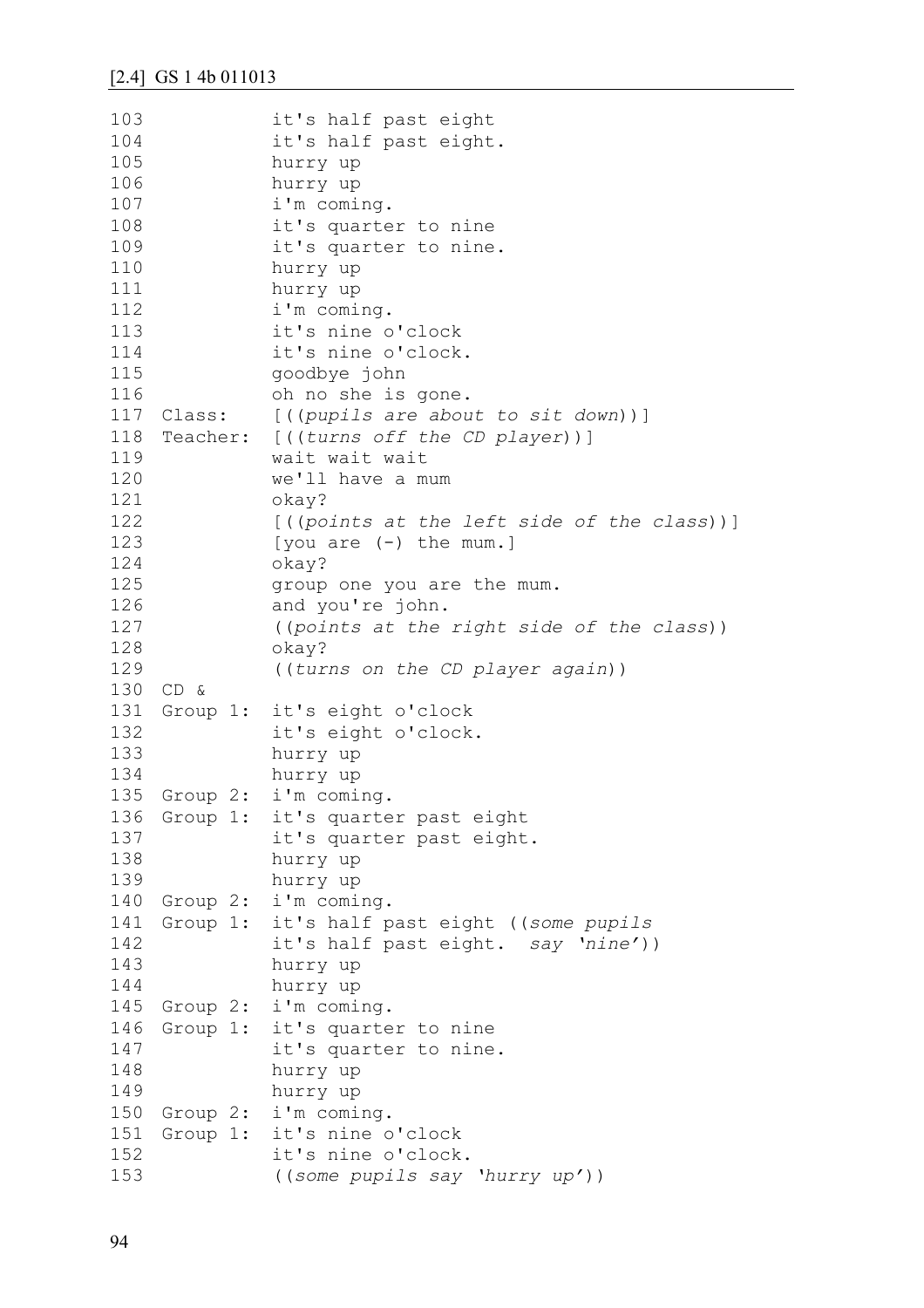```
154
Teacher &
155
Group 1: goodbye john.
156
Group 2: oh no she is gone.
157
Teacher: ((turns off the CD player))
158
159
160
161
162
163 Class:
164
Teacher: now it's the full playback version okay?
165
166
167 Emma:
168
169
170 Teacher:
171
172 Group 2:
173
174
175
176 Group 1:
177 Group 2:
178
179
180
181
182 Group 1:
183 Group 2:
184
185
186
187 Group 1:
188 Group 2:
189
190
191
192 Group 1:
193 Group 2:
194
195
196 Group 1:
197
Teacher: okay 
198
199
200 Class:
201
Teacher: okay
202
203
204 Class:
               okay and now?
               [you are the mum (--) and you are john.]
               [((points at each group again to clarify the
                   swapping of roles for the second round))]
               okay?
               Class: ((pupils mumble))
               ((prepares the big clock to present the 
                  times according to the chant))
               is'n bisschen
               äh kaputt
               ((refers to the big clock))
               ves it's broken.
               ((turns on the CD player))
               it's eight o'clock
               it's eight o'clock.
               hurry up 
               hurry up
               i'm coming.
              it's quarter past eight
               ((some pupils say 'to eight'))
               it's quarter past eight.
               hurry up 
               hurry up
               i'm coming.
               it's half past eight
               it's half past eight.
               hurry up 
               hurry up
               i'm coming.
               it's quarter to nine
               it's quarter to nine.
               hurry up 
               hurry up
               i'm coming.
               it's nine o'clock
               it's nine o'clock.
               goodbye john
               oh no she is gone.
               sit down please.
               ((turns off the CD player))
               Class: ((pupils sit down and mumble))
               we'll start the small talk.
               where can we start it?
             ((some pupils raise their hands))
```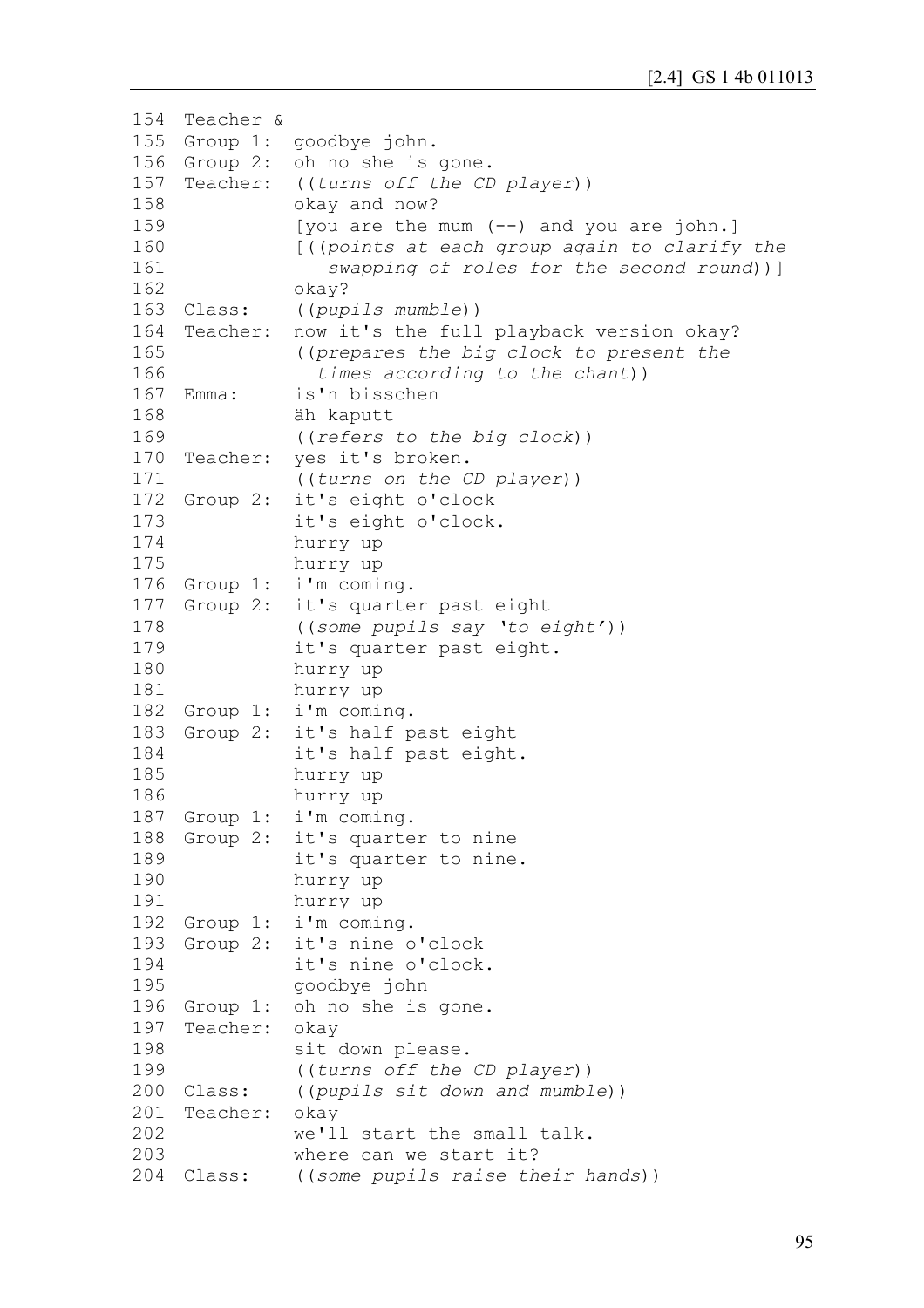#### [2.4] GS 1 4b 011013

```
205
Teacher: ehm matt?
206 Matt:
207 Mats:
208
Teacher & 
209
Class: don't
210
Mats: don't
211
212
Leon: yes i don't.
213
Mats: hä?
214 Leon:
215
216
217 Nora:
218
219
220 Linda:
221
222
223
224
Sophie: ehm my favourite drink is water.
225
226
227 Mia:
228
229
230
Teacher: eighteen minutes
231 Mia:
232
233
234
Teacher: wow
235
236 Mia:
237
238
Amelie: my favourite colour is turquoise
239
240
241
242
243
Jonas: ehm dog
244
245
246
247
Max: ehm
248
249
250 Teacher: << pp> what's your telephone number?>
251
252 Leon:
253
254
Teacher: yes good
255
Jonas: o:hdo you like spinach? ((to Mats))
              Mats: no i DO
             do you like pizza? ((to Leon))
             Leon: yes i do
              ehm what's your telephone number? 
              ((to Nora))
          <<p> my telephone number is (xxx)>
              what's the weather like today? 
              ((to Linda))
              it's sunny.
              what's ehm
              what's
              was ist dein (favourite drink)? ((to Sophie))
              ehm (---) ehm what's the time? 
              ((to Mia))
              oh it's
              ((first looks at the classroom clock, 
                 then looks at the teacher))
              it's eighteen minutes
              ((looks at the clock and the teacher))
              past ten?
              well done.
            ehm what's your favourite colour?
              ((to Amelie))
              blue and green.
              what's your favourite animal? 
              ((to Jonas))
              (5.0)
              what's your telephone number? 
              ((to Max))
              (6.0)
              ((looks at the teacher for help))
              (5.0)
              you can say (i)
             Leon: no i don't
              i don't know.
```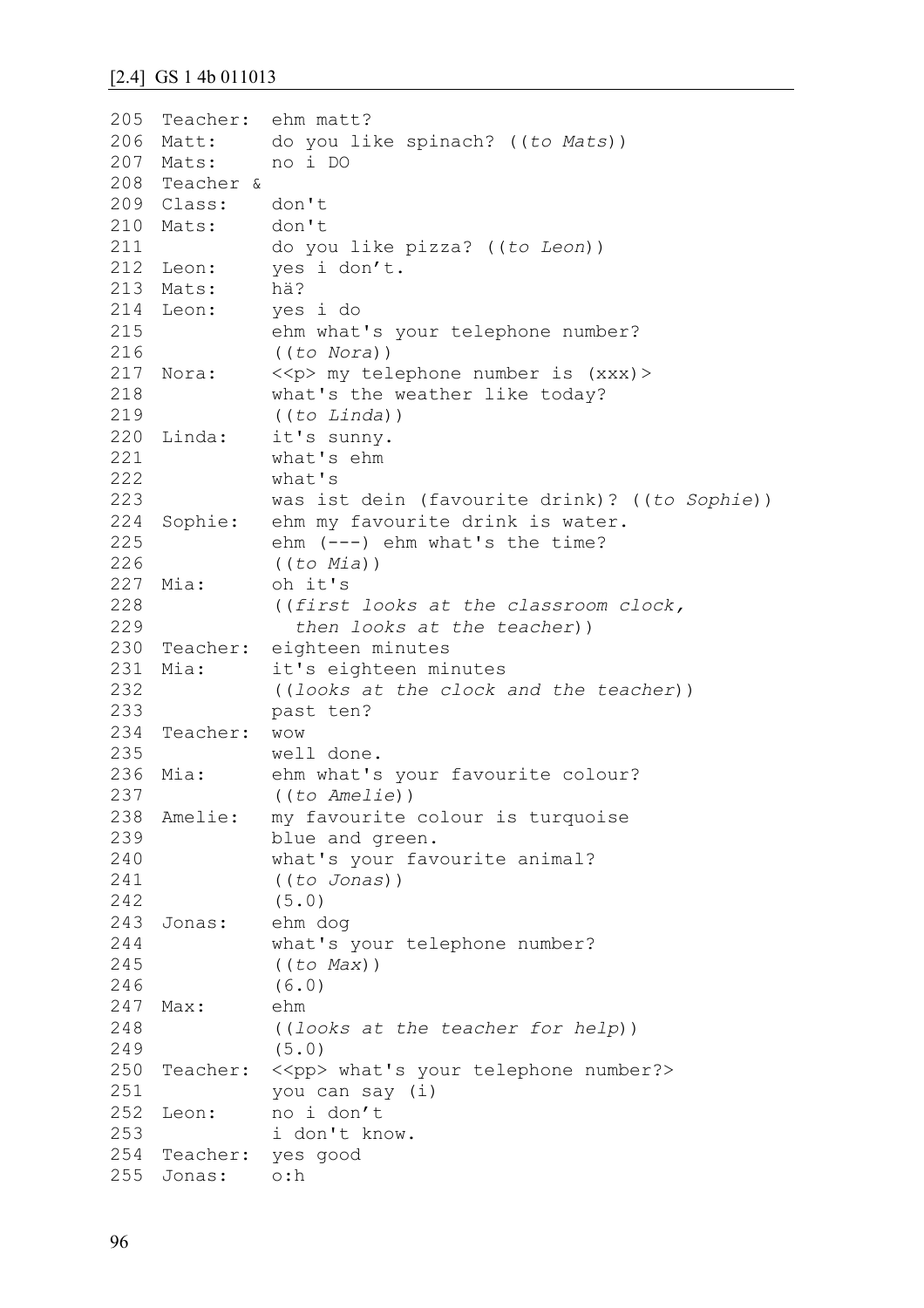```
256 Leon:
257 Tim:
258
259 Melvin:
260
261
Vince: yes
262
263
264 Melvin:
265
Vince: no 
266
267
Melvin: no
268 Vince:
269
270
Teacher: [well done]
271 Vince:
272
273 Chris:
274
275
276
Lucy: ehm
277
278
279
280
281
282 Emma:
283
284
285 Toni:
286
287 Carl:
288
289
290
291
Teacher: no i think you have to ask maria.
292 Carl:
293 Maria:
294
Teacher: excellent
295 Maria:
296
297
Valentine:yes
298
299
300 Maria:
301
Valentine:give it back.
302
Maria: no
303
Valentine:give it back.
304 Teacher: << p> matt (-) stop talking.>
305
Valentine:where are you from? ((to Marvin))
306
Marvin: ehm germanywhat's your name? ((to Tim))
              my name is tim.
              how old are you? ((to Melvin))
              eh i'm (-) ten.
              can i have your pencil? ((to Vince))
              here you are.
              ((gives Melvin a pencil))
              thank you.
              give it back.
              Vince: [((laughs and turns around
                  to ask the next pupil))]
              what's your favourite food?
              ((to Chris))
              my favourite food is piz- pizza
              ehm what's the weather like today?
              ((to Lucy))
              it's sunny
              ja
              it's sunny
              what's your telephone number? 
              ((to Emma))
              my telephone number is one one one
              eight three nine (xxx).
              where are you from? ((to Toni))
              i('m) from germany.
              what's your telephone number? ((to Carl))
              my telephone number is six one seven
              three.
              äh
              ((is about to ask his neighbour Matt))
              what's the time? ((to Maria))
              it's (--) twenty minutes past ten.
              ehm (---) can i have your pen?
              ((to Valentine))
              here you are.
              ((gives her pen to Maria))
              thank you.
```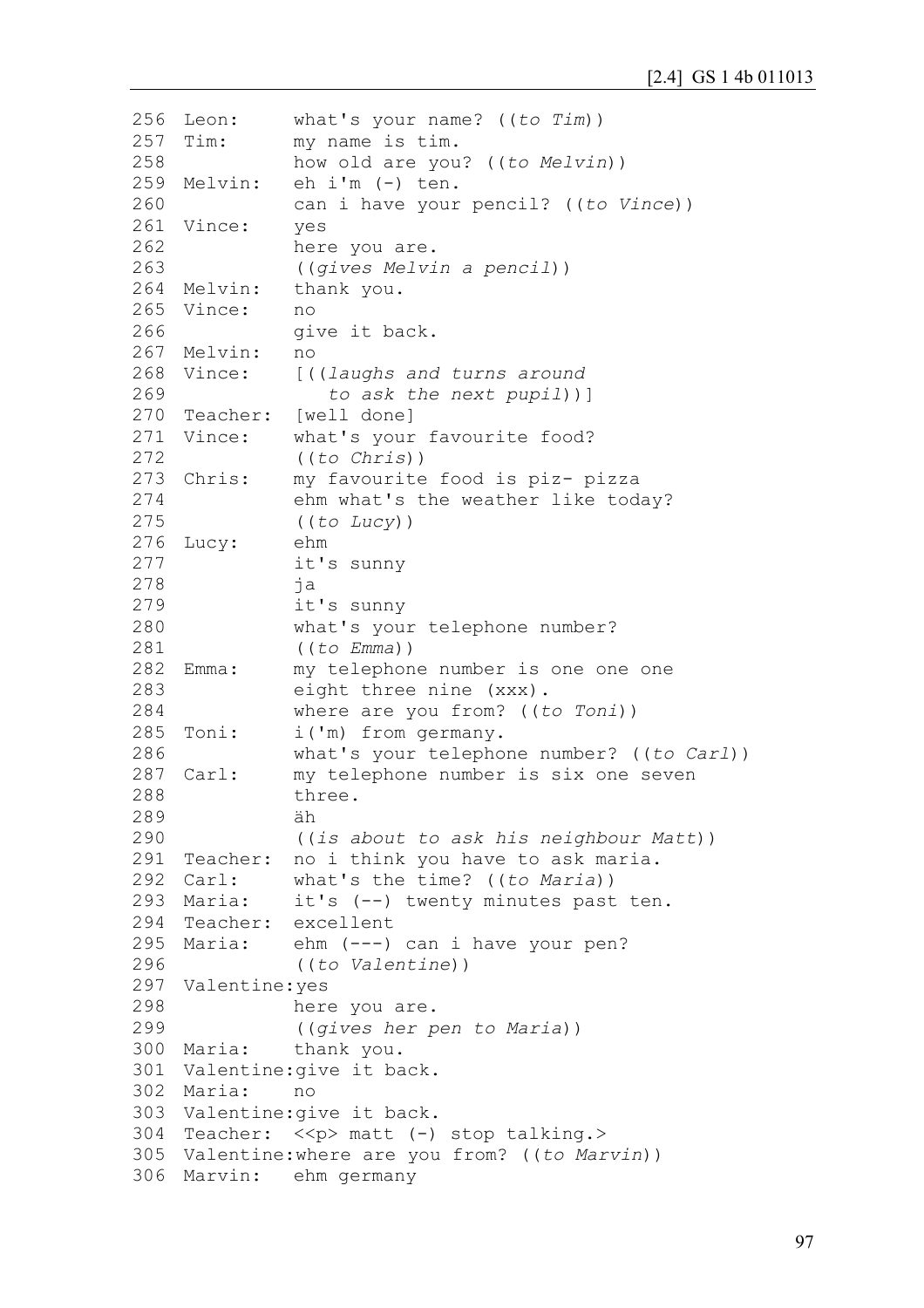```
307
308
Teacher: i'm?
309
310 Marvin:
311
Teacher: yes 
312
313
Marvin: ehm what's the time? ((to Nelly))
314 Nelly:
315
Teacher: twenty
316 Nelly:
317 Teacher: << p> past>
318
Nelly: past
319
320
Teacher: yes 
321
322 Nelly:
323 Maria:
324
325
326
327
328 Matt:
329
330
331
332
Teacher: oh my telephone number is 
333
334
335
336 Class:
337
Teacher: [weaTHer]
338
339
340 Class:
341
Teacher: okay
342
343
344
345 Amelie:
346
Pupil_x: nine
347
Teacher: all together
348 Class:
349
Teacher: <<f> louder>
350 Class:
351 Teacher: << pp> silently>
352 Class:
353
Teacher: funny
354 Class:
355
Teacher: [((changes the time))]
356
357
              i'm germany
              from
              i'm from germany.
              good
           ehm it's (x)
              it's twenty minutes
              ten?
              good nelly
              ehm can i have a pen? ((to Maria))
              no sorry
              ehm
              what's the weather like today?
              ((asks Matt who has started the small 
                 talk))
              it's sunny
              ehm (---)what's your telephone number?
              ((to the teacher))
              nine one two one eight five six one.
              all together
              what's the weather like today?
              what's the weather like today?
              [((points at her mouth to draw the pupils' 
                  attention to the 'th'))]
              weather
              ((presents the big clock to the class))
              what's the time?
              amelie
              it's quarter past ten.
              it's quarter past ten.
              <<f> it's quarter past ten.>
              << pp> it's quarter past ten.>
              Kvery high voice> it's quarter past ten.>
              [what's the time?]
              <<pp> carl stop talking please.>
```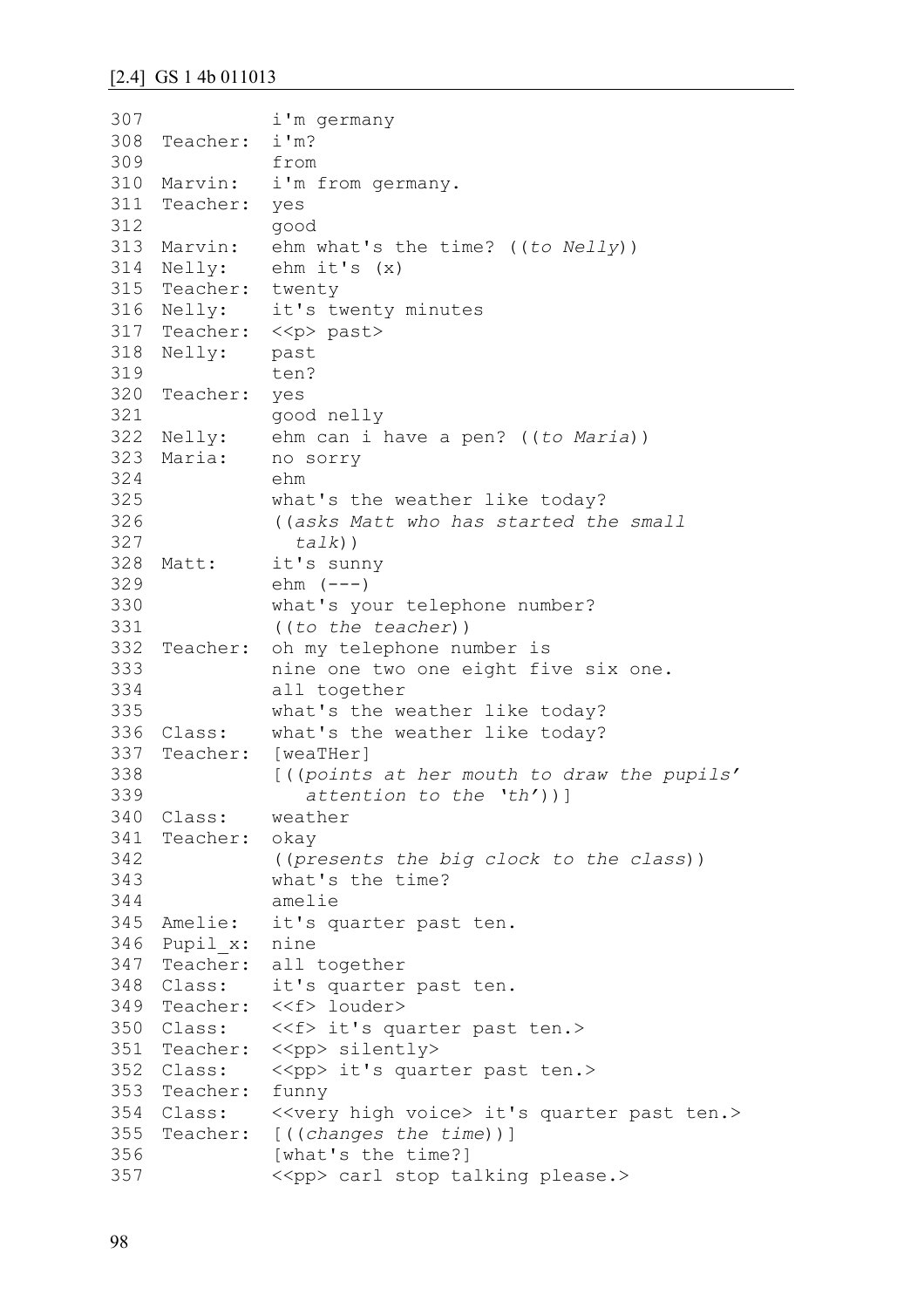```
358
359 Maria:
360
Teacher: all together
361 Class:
362 Teacher:
363 Class:
364
Teacher: <<all> quicker>
365 Class:
366
Teacher: <<len> slowly>
367 Class:
368
Teacher: [good]
369
370
371
372 Melvin:
373
Teacher: all together.
374 Class:
375
Teacher: leon
376
377 Leon:
378
Teacher: <<f> louder>
379 Class:
380
Teacher: okay
381
382
383
384
385 Nora:
386
Teacher: it's quarter to two.
387 Class:
388 Teacher:
389 Class:
390
Teacher: <<all> quicker>
391 Class:
392 Teacher: << pp> silently>
393 Class:
394 Teacher:
395
396
397
Jonas: ehm
398
399
Teacher: who can help jonas?
400
401 Marvin:
402
Teacher: it's half past three.
403 Class:
404 Teacher:
405 Class:
406
Teacher: okay
407
408
Class: [((pupils mumble))]ehm maria
              it's half past one.
              it's half past one.
              Teacher: <<f> louder>
              <<f> it's half past one.>
              <<all> it's half past one.>
              <<len> it's half past one.>
              [((smiles))]
              ((changes the time))
              melvin
              it's two o'clock.
              it's two o'clock.
              what's the time?
              it's two o'clock.
              <<f> it's two o'clock.>
              [((changes the time))]
              [what's the time?]
              it's my favourite time.
              ehm (---) nora
              it's quarter to two.
              it's quarter to two.
              <<f> louder>
              <<ff> it's quarter to two.>
              <<all> it's quarter to two.>
              \langle < \rangle it's quarter to two. >
              ((changes the time))
              jonas
              what's the time?
              (5.0)
              marvin
              it's half past three.
              it's half past three.
              \langle <<all> it's half past three.>
              <<all> it's half past three.>
              now we want to play a game.
```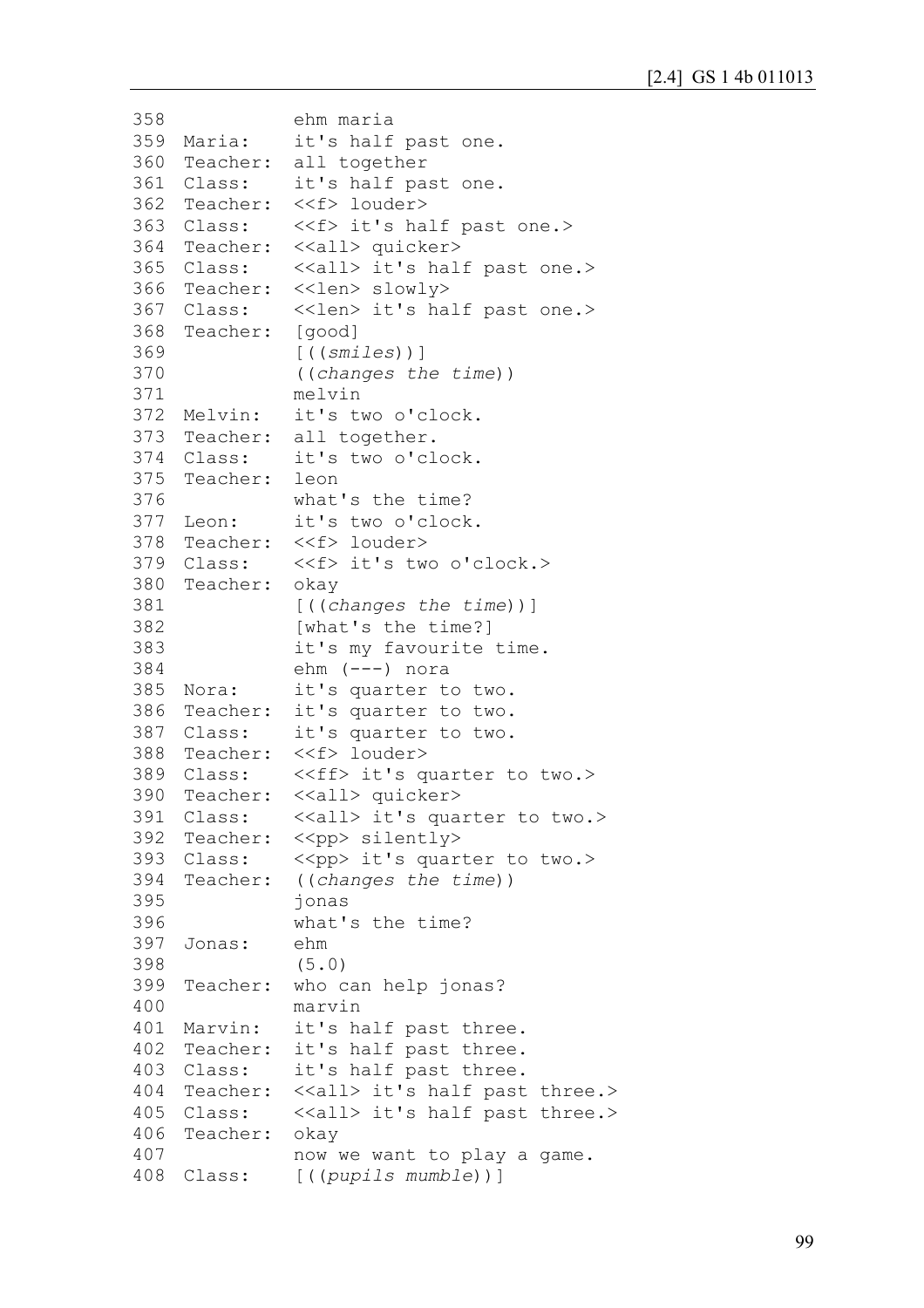| 409 |          | Teacher: [((prepares the game))]            |
|-----|----------|---------------------------------------------|
| 410 |          | ((turns on the overhead projector))         |
| 411 |          | emma stop it please.                        |
| 412 |          | ((the overhead projector shows a slide      |
| 413 |          | with a board game on it;                    |
| 414 |          | it has a start and a finish;                |
| 415 |          | the single squares in between have          |
| 416 |          |                                             |
|     |          | the shape of clocks with different          |
| 417 |          | times on them))                             |
| 418 |          | we've got                                   |
| 419 |          | (4.0)                                       |
| 420 |          | leon                                        |
| 421 |          | please put away your pen and your felt tip. |
| 422 |          | we've got a start here.                     |
| 423 |          | ((points at the starting point))            |
| 424 |          | and we've got $(--)$ a finish in the end.   |
| 425 |          | ((points at the finishing point))           |
| 426 |          | okay?                                       |
| 427 |          | alright                                     |
| 428 |          | and you need $(---)$ a dice.                |
| 429 |          | and you need $(---)$                        |
| 430 |          | for you and your partner                    |
| 431 |          | (3.0)                                       |
| 432 |          | two of these.                               |
| 433 |          | ((shows two tokens to the class))           |
| 434 |          | okay?                                       |
| 435 | Class:   | ((pupils mumble))                           |
| 436 | Teacher: | okay and then (-) i throw the dice.         |
| 437 |          | ((throws the dice on one of the tables      |
| 438 |          | in the front row))                          |
|     |          |                                             |
| 439 |          | what is it lucy?                            |
| 440 | Lucy:    | three                                       |
| 441 | Teacher: | okay                                        |
| 442 |          | all together                                |
| 443 |          | ((wants the class to count the steps        |
| 444 |          | $with her)$ )                               |
| 445 |          | [one]                                       |
| 446 | Class:   | [three]                                     |
| 447 |          | Teacher: [((points at the board game))]     |
| 448 |          | Class: [two three]                          |
| 449 | Teacher: | okay then                                   |
| 450 |          | lucy                                        |
| 451 |          | you have to say << p> what's the time?>     |
| 452 | Lucy:    | what's the time?                            |
| 453 | Teacher: | and i have to answer.                       |
| 454 |          | ((takes a look at the overhead slide))      |
| 455 |          | it's half past two.                         |
| 456 |          | it- is it correct?                          |
| 457 | Class:   | yes                                         |
| 458 |          | no                                          |
| 459 |          | no:                                         |
|     |          |                                             |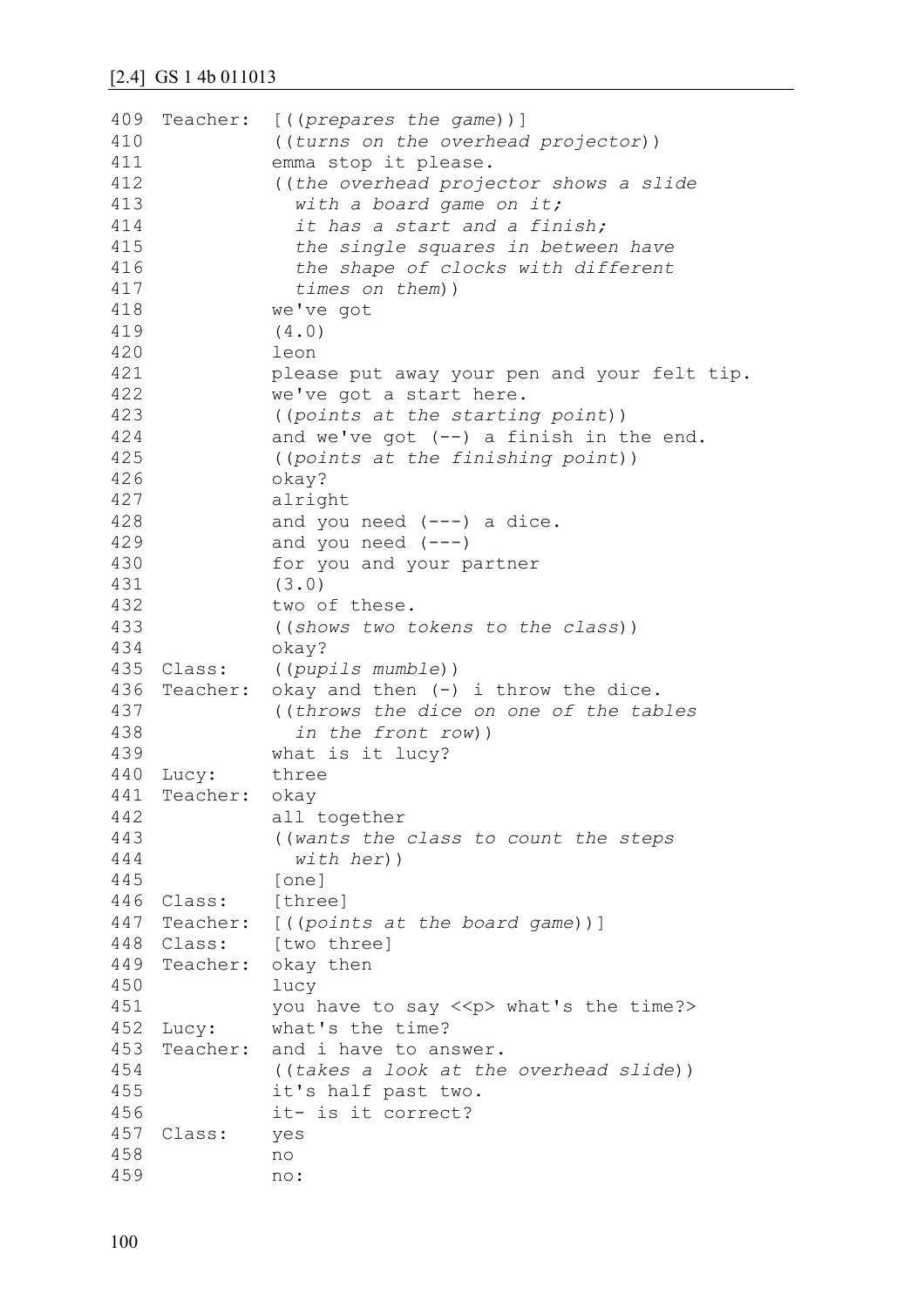```
460
461
462
463
464 Linda:
465
Teacher: okay
466
467
468
469
470
471
472
473
474
475
476
477
478
479
480
481
482 Class:
483 Lucy:
484
485
486
487
Teacher: it's?
488 Lucy:
489 Teacher:
490
491
Class: no
492 Teacher:
493
Valentine:it's quarter past twelve.
494
Teacher: so lucy has to go (-) two back.
495
496
497 Class:
498 Teacher:
499
500
501
502
503
504
505 Lucy:
506 Teacher:
507
Lucy: yes
508 Teacher:
509 Class:
510
Teacher: so if it's correct no
   Teacher: it's half past two.
    Class: no:
    Teacher: linda
               it's half past one.
               so it's NOT correct.
               i have to go two back.
               [one two]
               [((moves her token two steps back))]
               then it's lucy's turn.
    Lucy: ((throws the dice))
    Teacher: two
               okay
               i do it for you okay?
               [one two]
               [((moves one of the tokens two steps 
                   forward on the board game))]
               and i ask lucy what's the time?
               oh oh sorry
               ((forgot to move the token 
                  on the board game))
               Class: ((pupils laugh))
               it's (-) twelve o'clock.
               ((refers to the clock on the board game 
                  shown on the overhead projector))
               nein
              it's quarter past (--) one.
              is it correct?
               quarter past one?
              valentine?
               [one two]
               [((moves the token for her))]
               Class: ((pupils laugh and mumble))
               sorry lucy
               now it's my turn.
               ((throws the dice))
               [one two three]
               [((moves her token three steps forward))]
               you have to ask me.
               ((points at Lucy))
               what's the time?
              it's nine o'clock.
               is it correct?
               Class: ((some pupils applaud))
```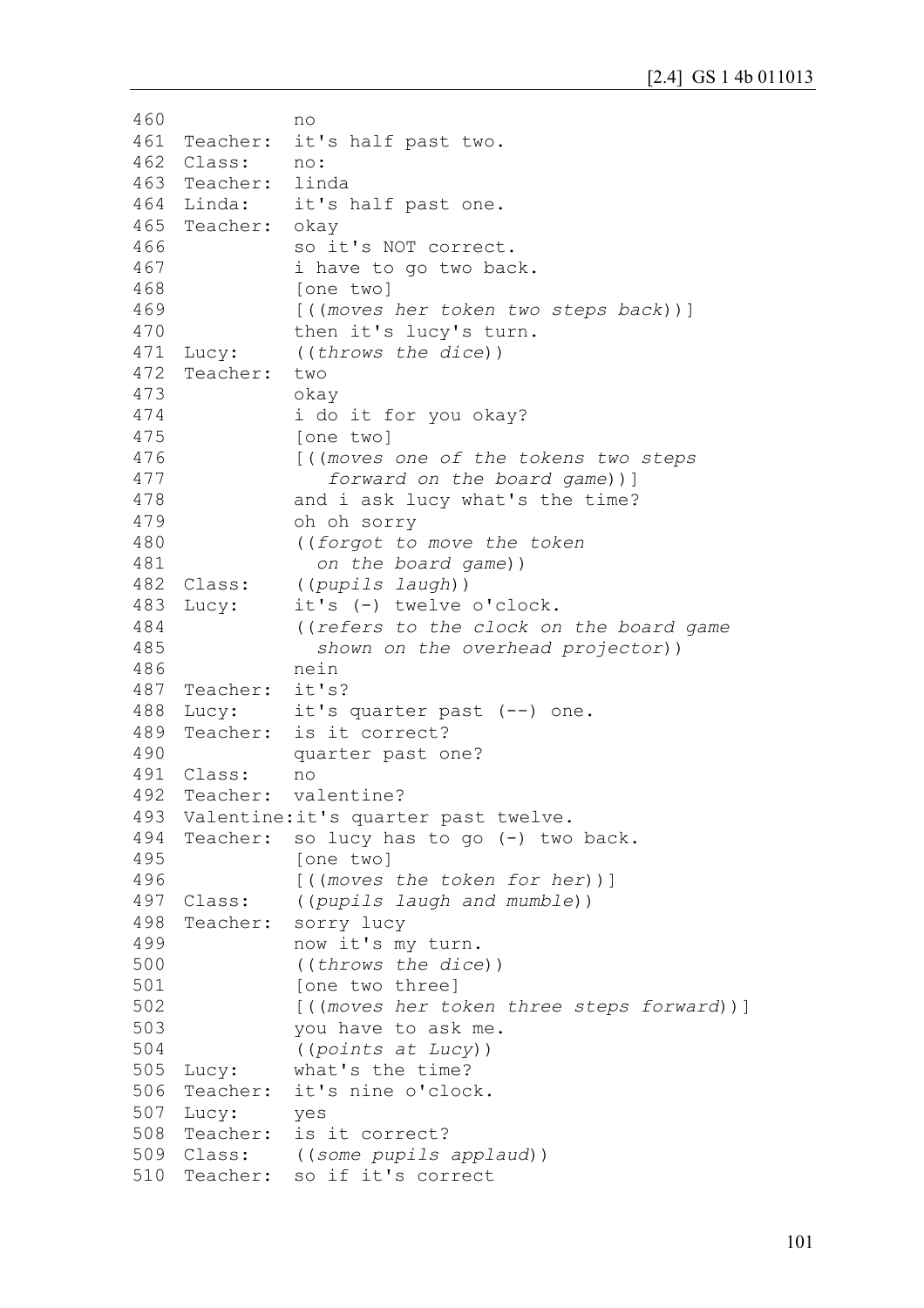| 511 |           | $[i \text{ can go } (-) \text{ one forward.}]$ |
|-----|-----------|------------------------------------------------|
| 512 |           | [((moves her token one step forward))]         |
| 513 |           | one forward                                    |
| 514 |           | if it's not correct                            |
| 515 |           | you have to go two back.                       |
| 516 |           | okay?                                          |
| 517 |           | when you are here                              |
| 518 |           | sht                                            |
| 519 |           | in front of the finish                         |
| 520 |           | and i throw the dice                           |
| 521 |           | and i've got a six.                            |
| 522 |           | i can go to the finish                         |
| 523 |           | and then lucy can choose a time.               |
| 524 |           | oh i have to get                               |
| 525 |           |                                                |
|     |           | ((walks to the back of the classroom))         |
| 526 |           | ((gets a box full of clocks and comes back))   |
| 527 |           | ((presents one of these clocks to the class))  |
| 528 |           | [and lucy can give me a time she wants]        |
| 529 |           | [((passes the clock to Lucy))]                 |
| 530 |           | okay?                                          |
| 531 |           | for the last question in the finish.           |
| 532 |           | Lucy: ((sets a time and shows the clock        |
| 533 |           | to the teacher))                               |
| 534 | Teacher:  | it's sixteen minutes to two.                   |
|     | 535 Lucy: | no                                             |
| 536 |           | Teacher: ((takes the clock and shows it        |
| 537 |           | to the rest of the class))                     |
| 538 | Class:    | no                                             |
| 539 | Pupil x:  | hä?                                            |
| 540 |           | doch oder?                                     |
| 541 | Teacher:  | ((nodes))                                      |
| 542 |           | or you mean that?                              |
| 543 |           | ((adjusts the time and shows the clock         |
| 544 |           | to $Lucy)$ )                                   |
| 545 |           | that?                                          |
| 546 | Lucy:     | ((nodes))                                      |
| 547 | Teacher:  | this time?                                     |
| 548 |           | oh it's quarter to two.                        |
| 549 | Lucy:     | ((nodes))                                      |
| 550 | Teacher:  | if it's correct                                |
| 551 |           | i'm the winner.                                |
| 552 |           | if it's not correct                            |
| 553 |           | i have to go (-) two back.                     |
| 554 | Class:    | ((pupils laugh and mumble))                    |
| 555 | Teacher:  | okay                                           |
| 556 |           | if you and your partner                        |
| 557 |           | you think it's okay (-) to do that             |
| 558 |           | have a look.                                   |
| 559 |           | ((sets a time and shows it to the class))      |
| 560 |           |                                                |
|     |           | you and your partner                           |
| 561 |           | you say okay                                   |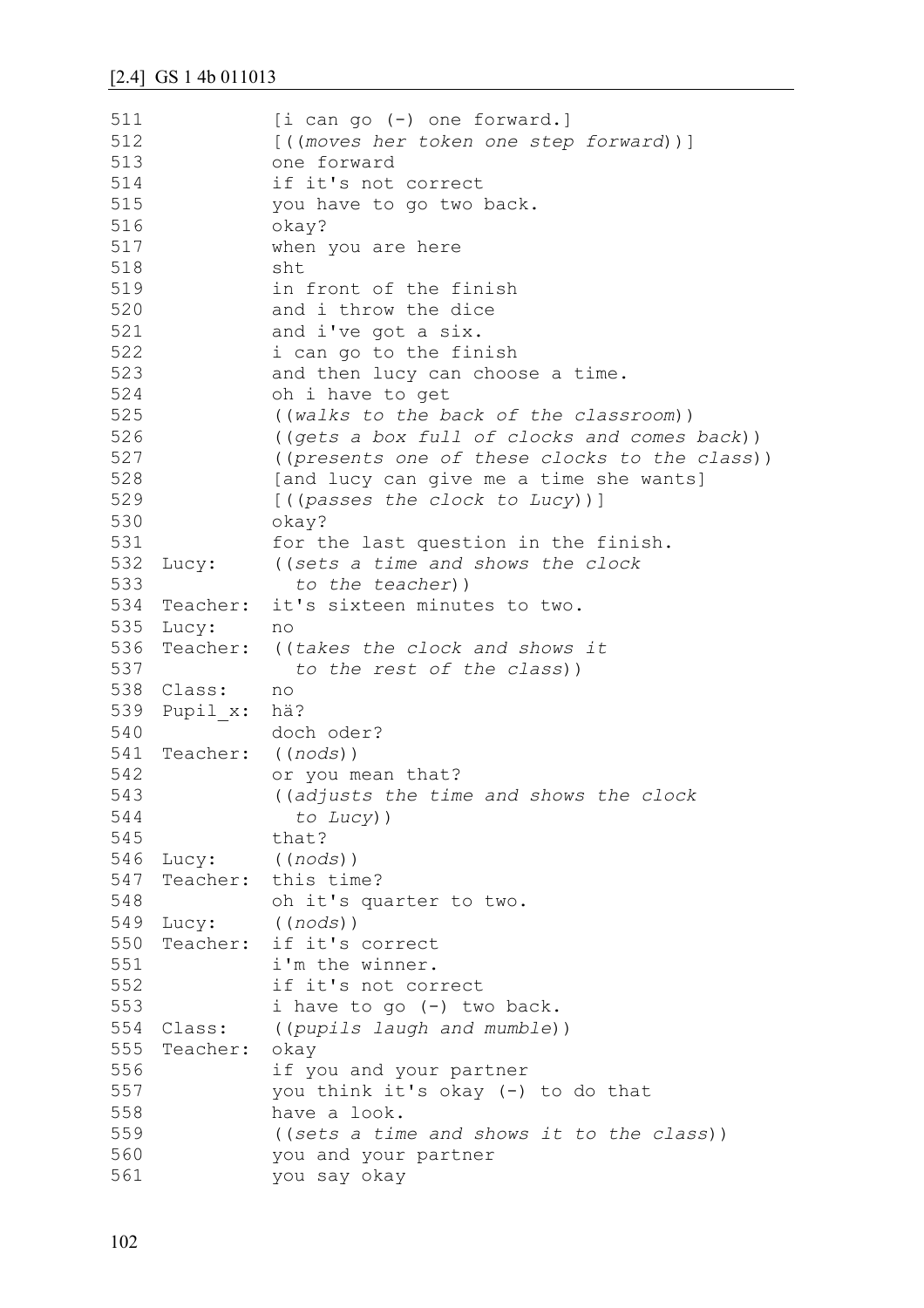| 562 |            | it's okay to do that                              |
|-----|------------|---------------------------------------------------|
| 563 |            | you can do it.                                    |
| 564 |            | you can say okay it's ten past twelve.            |
| 565 |            | if you don't want to do it                        |
| 566 |            | you just do it                                    |
| 567 |            | with quarter past                                 |
| 568 |            | half past                                         |
| 569 |            | quarter to.                                       |
| 570 |            | okay?                                             |
| 571 |            | you (-) talk to your partner.                     |
|     | 572 Class: | ((pupils mumble))                                 |
| 573 | Pupils:    | können wir das woanders machen?                   |
| 574 |            | Teacher: oh yes you can do it.                    |
| 575 |            | alright                                           |
| 576 |            |                                                   |
| 577 |            | we are $(---)$ playing with the: $((\delta I:]))$ |
|     |            | three o'clock partner please.                     |
| 578 | Class:     | nein                                              |
| 579 |            | no:                                               |
| 580 |            | ((some pupils complain about the                  |
| 581 |            | choice of their 'three o'clock' partner           |
| 582 |            | for the game))                                    |
| 583 | Teacher:   | sh:                                               |
| 584 |            | ((18:18))                                         |
| 585 | Class:     | ((pupils get together in pairs and find           |
| 586 |            | themselves a table for the game))                 |
| 587 |            | ((some pupils still complain about                |
| 588 |            | having to play the game with their                |
| 589 |            | 'three o'clock' partner))                         |
| 590 | Chris:     | oh nee ich hab maria.                             |
| 591 | Toni:      | ich hab sophie.                                   |
| 592 |            | das ist auch nicht besser.                        |
| 593 | Teacher:   | ((ignores the complaints))                        |
| 594 |            | three o'clock partner.                            |
| 595 | Class:     | ((pupils mumble loudly and get together           |
| 596 |            | in pairs))                                        |
| 597 | Teacher:   | psh:t                                             |
| 598 |            | ((starts to distribute the worksheets with        |
| 599 |            | the board game to those pairs that are            |
| 600 |            | ready to play))                                   |
| 601 |            | ((21:31))                                         |
| 602 |            | one two three                                     |
| 603 |            | look at me.                                       |
| 604 | Class:     | one two                                           |
| 605 |            | look at you.                                      |
| 606 | Teacher:   | okay                                              |
| 607 |            | switch off                                        |
| 608 |            | emma                                              |
| 609 |            | matt                                              |
| 610 |            | amelie                                            |
| 611 | Class:     | ((some pupils keep mumbling; others play          |
| 612 |            | the game or walk around in class))                |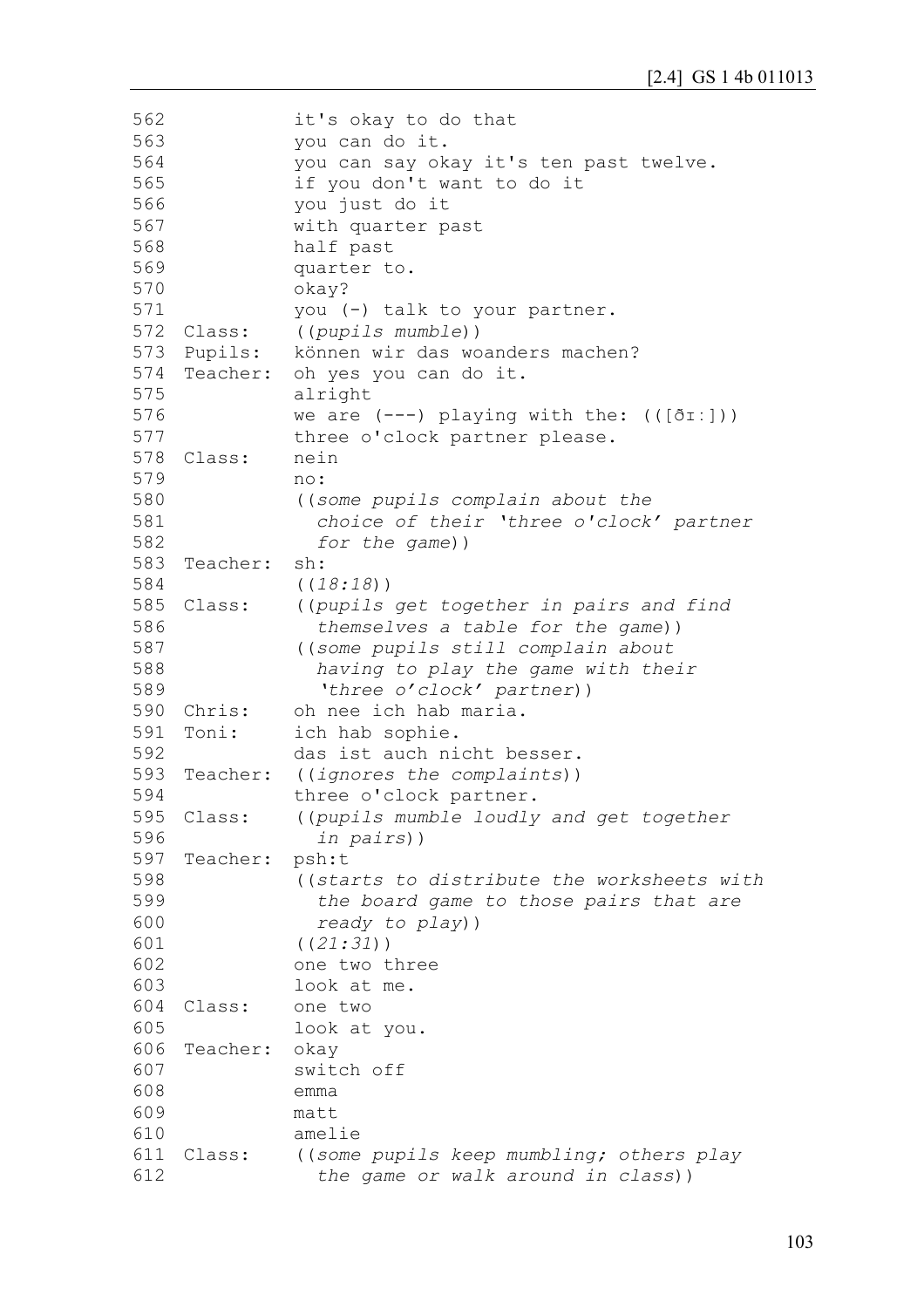```
613
Teacher: one two three 
614
615 Class:
616
617
Teacher: everybody please look at me.
618
619
620
621
622
623
624
625
626
627
628
629
630
631
632
Valentine:it's your turn.
633
Teacher: it's your turn.
634
635
636
637
638
639
640
641
642
643 Class:
644
645
646
Marvin: ((throws the dice))
647
Amelie: five
648
Marvin: eins
649
650
Marvin &
651
Amelie: [two three four five]
652
653
654
Amelie: what's the time?
655
Marvin: ehm (---) it's quarter to six.
656
Amelie: no no
657
Marvin: doch
658
Amelie: no quarter past six.
659
660
661
662
663
Marvin: what's the time?look at me.
             one two
              look at you.
              okay
              [((presses her nose))]
              [switch off]
              <<len> ich möchte jetzt
              während des ganzen spieles 
              nur englisch hören.>
              wenn ihr setzt 
              sagt ihr nicht eins zwei drei
              ihr sagt one two three.
              wenn der partner dran ist 
              was sagt man dann?
              wer weiß das schon?
              it's?
              valentine?
              i write it on the board
              okay?
              ((writes 'it's your turn' on the board))
              okay
              [switch on]
              [((presses her nose))]
              everybody please just speak english.
              no german
              ((22:25))
              Class: ((pupils start playing the game))
              ((camera focuses on one group))
              one
              [((Marvin moves his token five steps 
                 forward))]
              ((moves Marvin's token two steps back))
              ((throws the dice))
              one
              ((moves her token one step forward))
```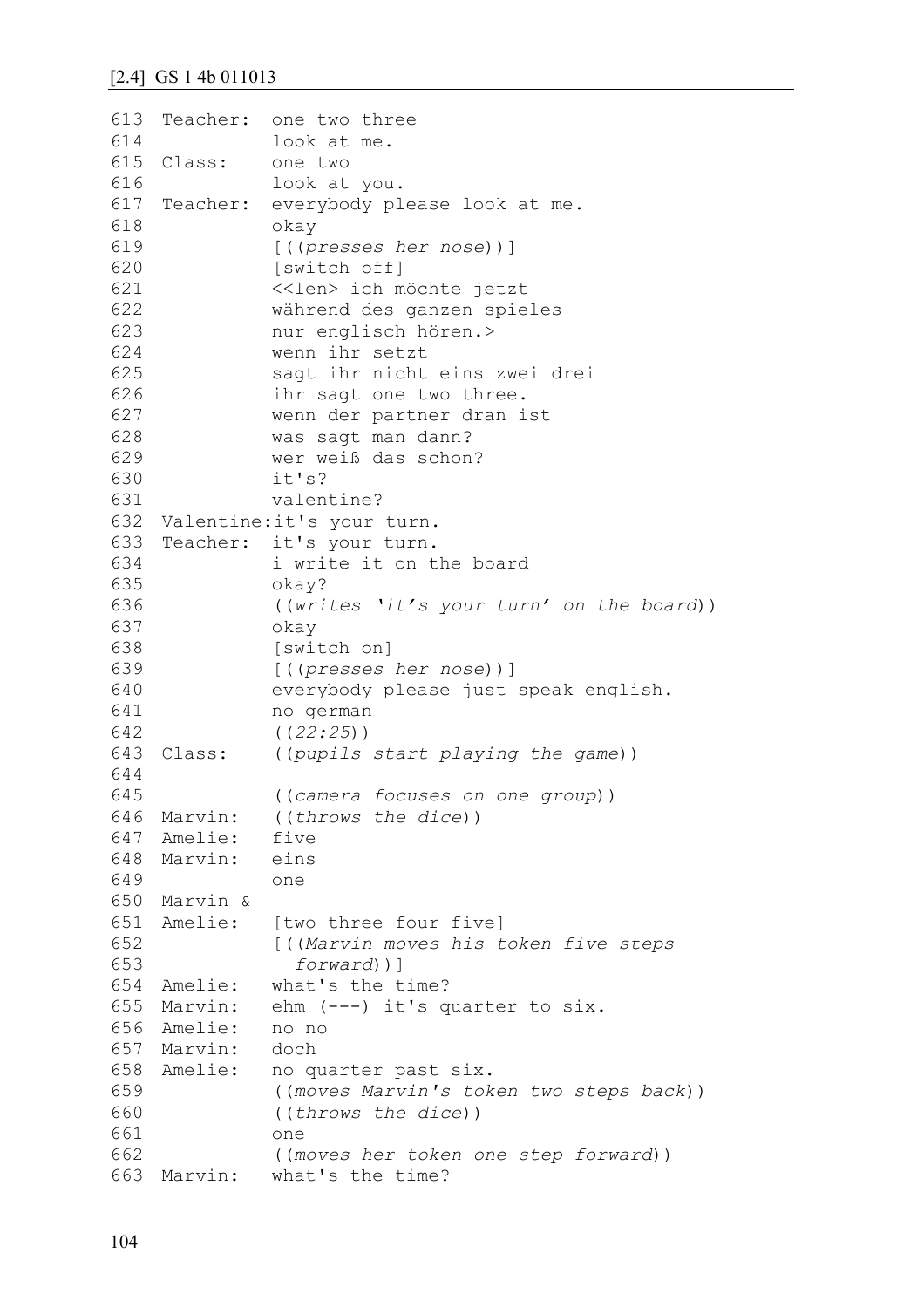```
664
665
Marvin: wow
666
667
668
669
670
671
Amelie: what's the time?
672
Marvin: ehm
673
674
Amelie: yes
675
676
Marvin: [((screams in joy))]
677
678
Amelie: one
679
Marvin: du hattest aber
680
681
Amelie: ((throws the dice))
682
683
684
685 Marvin:
686
687
688
689 Amelie:
690
691
Marvin: [oh das ist gemein.]
692
693
694
695
Marvin &
696
Amelie: [one two three four five six]
697
698
699
Amelie: what's the time?
700
Marvin: it's half past eight.
701
Amelie: yes
702
703
Marvin: [((cheers))]
704
Amelie: ((throws the dice))
705
706
707
708
Marvin: what's the time?
709
Amelie: it's half past eight.
710
Marvin: ja
711
712
713 Vince:
714
Valentine:it's half past three.it's (-) five o'clock.
              einen weiter.
              ((throws the dice))
              two:
              [one two]
              [((moves his token two steps forward))]
              it's quarter past six.
              [((moves Marvin's token one step forward))]
              ich bin weiter als du.
             du hattest nur leichte.
              two
              [one two]
              [((moves her token two steps forward))]
              [oh man]
              ((complains because Amelie's token is two 
                 steps ahead now))
              what's the time?
              it's eleven o'clock.
              [((moves her token one step forward))]
              du bist gemein.
              ((throws the dice))
              ehm six
              [((Marvin moves his token six steps 
                  forward))]
              [((moves Marvin's token one step forward))]
              four
              [one two three four]
              [((moves her token four steps forward))]
              ((another pair playing the game))
              what's the time?
```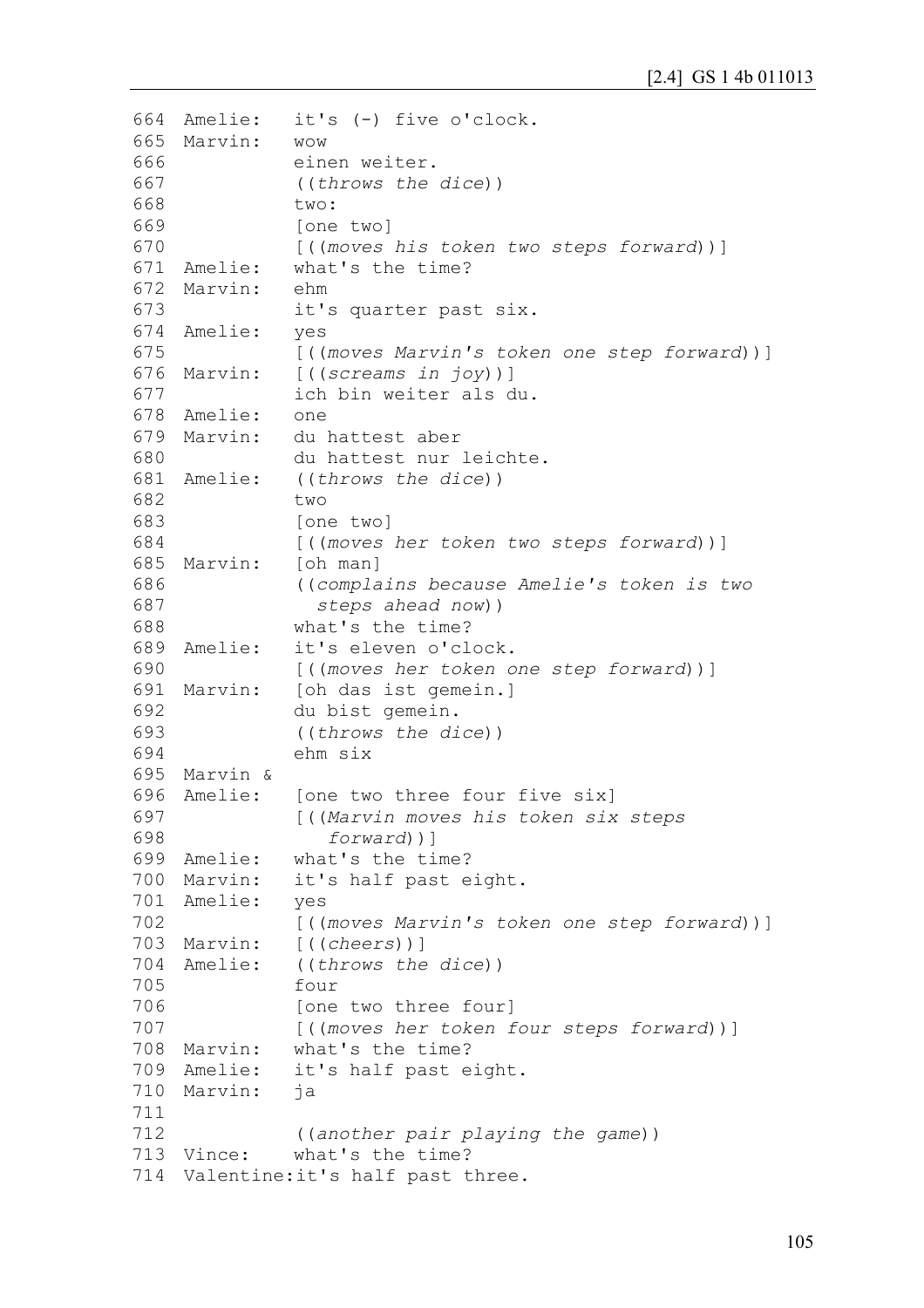```
715
Vince: eh:m
716
717
718
719
Valentine:it's your turn.
720 Vince:
721
722
723
Valentine:what's the time?
724
Vince: it's three o'clock.
725
Valentine:no
726
Vince: stimmt
727
728
Valentine:((moves Vince's token two steps back))
729
730
731
732 Vince:
733
Valentine:it's half past four.
734
Vince: yes
735
Valentine:((moves her token one step forward))
736
Vince: ((throws the dice))
737
738
739
Valentine:what's the time?
740 Vince:
741
742
Valentine:yes
743
744
745
746
747 Vince:
748
Valentine:it's quarter past twelve.
749
Vince: yes
750
Valentine:((moves her token one step forward))
751
Vince: ((throws the dice))
752
753
Valentine:((takes the clock to set a time that 
754
755
756
757
758
759
760
761
762
763
764
765
              it's correct.
               ((moves Valentine's token one step 
                 forward))
              ((throws the dice))
              [one two three four]
              [((moves his token four steps forward))]
              oh man
              ((throws the dice))
              one two
              [((moves her token two steps forward))]
            what's the time?
              one two
              [((moves his token two steps forward))]
              it's quarter to-
              it's quarter past twelve?
              ((moves Vince's token one step forward))
               ((throws the dice))
              one two three four
              [((moves her token four steps forward))]
              what's the time?
               ((moves his token to the finish))
                 she wants to ask Vince))
              misses <name>?
              misses <name>?
              (4.0)
              misses <name>?
              misses <name>?
              ((stands up and walks to the teacher to 
                 ask her something about the game))
              ((26:40-27:46))
              ((comes back))
               ((sets a time and shows the clock to 
                 Vince))
```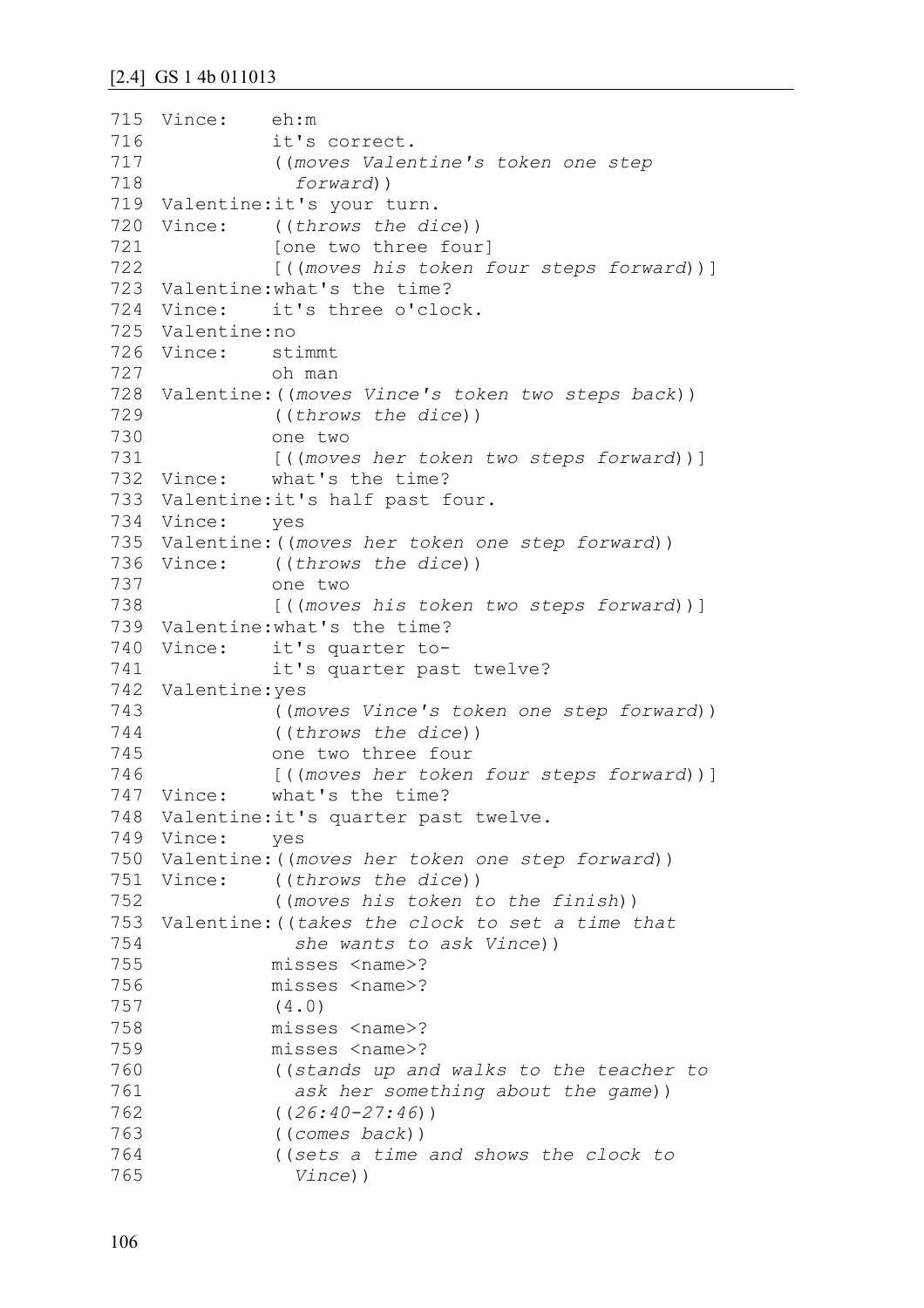```
766 Vince:
767
Valentine:yes
768
Vince: yeah
769
770
Valentine:noch mal?
771
772
773 Teacher:
774 Class:
775
776
777 Teacher:
778
779 Class:
780
781
782 Teacher:
783
784
785
Class: one two 
786
787
788 Teacher:
789
790
791
792 Class:
793
794 Teacher:
795
796
797
798 Class:
799
800
801
Teacher: psh:
802
803
804
805
806
807
808
809
810
811
812
813
814
815 Nelly:
816
Teacher: please give it back ((to Nelly))it's twenty to four?
               i'm the winner.
               ((28:13- 34:53))
               Teacher: ((rings a bell))
               Class: ((pupils do not pay attention; 
                  some pupils continue playing the game; 
                  others fool around))
               ((rings the bell again))
               ((35:03))
               Class: ((pupils still do not pay attention;
                  some pupils continue playing the game; 
                  others fool around))
               eh marvin can you please stand up
               one two three 
               look at me.
               look at you.
               ((only some pupils respond to the rhyme))
               please everybody give back (-) ehm
               the clocks
               in the plastic bags.
               the dice
               Class: ((some pupils stand up to return the 
                  equipment of the game to the teacher))
               Teacher: ((stands in front of the class after
                  having collected the equipment of the game,
                  waiting for the pupils to calm down))
               sh::
               ((most of the pupils talk to each other
                  in a lively way, some do not sit at
                  their table))
               <<f> hey come on please be>
               <<f> be quiet now>
               there are two dices
               oh
               ((sees the dices that are still missing))
               ehm matt? 
               can you give it back
               [((Matt holds out his hand with 
                   one of the missing dices))]
               yes
               [no (-) you have to wa:lk to the front.]
               ((Matt stands up and walks to the front))
               nelly?
               ((still has got one of the board games))
```